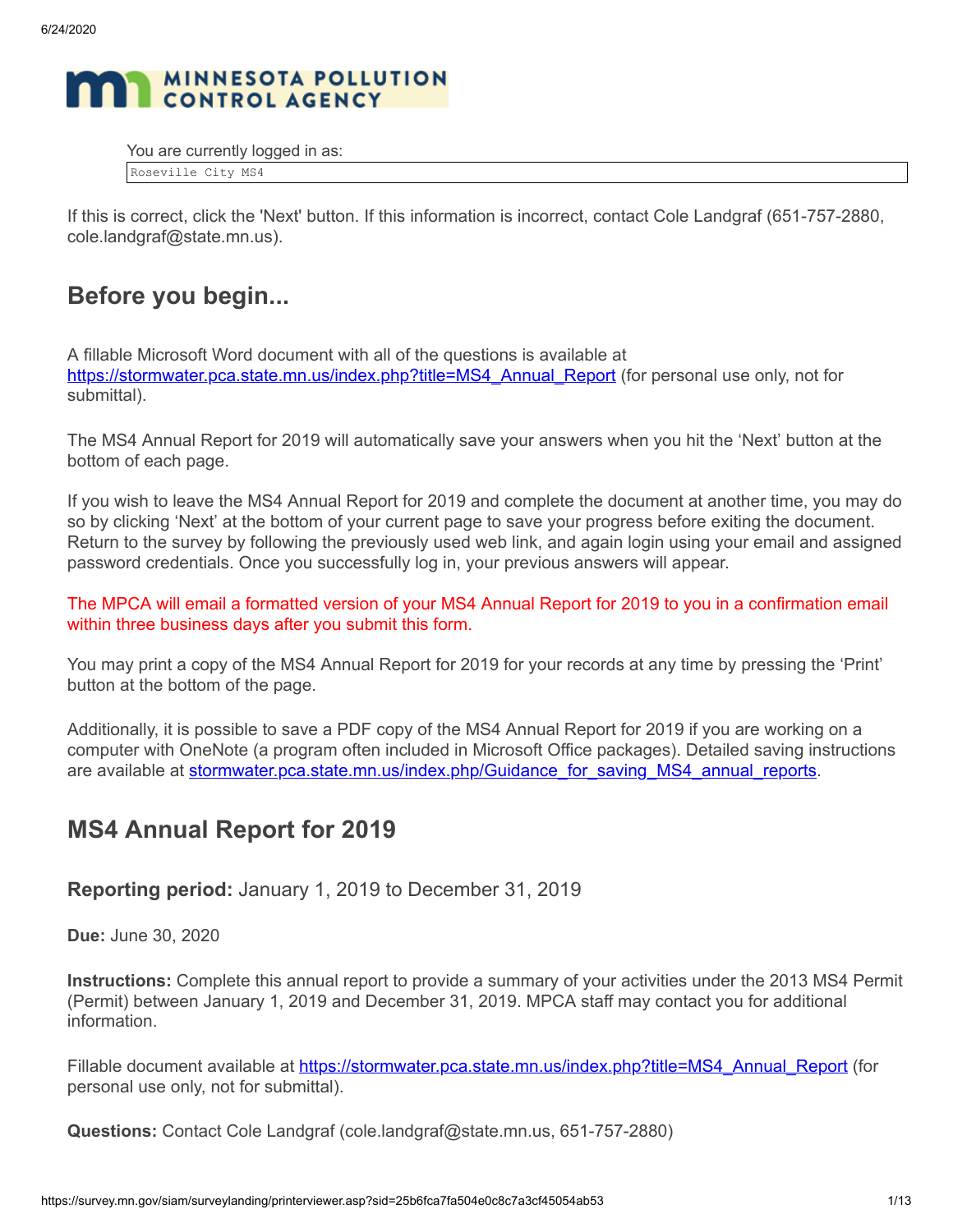### **MS4 General Contact Information**

| Full name          | Ryan N Johnson                   |
|--------------------|----------------------------------|
| Title              | Environmental Specialist         |
| Mailing<br>address | 2660 Civic Center Drive          |
| City               | Roseville                        |
| <b>State</b>       | MN                               |
| Zip code           | 55113                            |
| Phone              | 6517927049                       |
| Email              | ryan.johnson@cityofroseville.com |

### **Preparer Contact Information** (if different from the MS4 General Contact)

| Full name          |  |
|--------------------|--|
| Title              |  |
| Organization       |  |
| Mailing<br>address |  |
| City               |  |
| <b>State</b>       |  |
| Zip code           |  |
| Phone              |  |
| Email              |  |

### **MCM 1: Public Education and Outreach**

The following questions refer to Part III.D.1. of the Permit.

- Q2 Did you select a stormwater-related issue of high priority to be emphasized during this Permit term? [Part III.D.1.a.(1)]
	- **O** Yes
	- $\bigcap$  No
- Q3 What is your stormwater-related issue(s)? Check all that apply.
	- $\Box$  TMDL(s)
	- □ Local businesses
	- Residential BMPs
	- □ Pet waste
	- □ Yard waste
	- $\Box$  Deicing materials
	- □ Household chemicals
	- $\Box$  Construction activities
	- **Post-construction activities**
	- $\Box$  Other
- Q4 Have you distributed educational materials or equivalent outreach to the public focused on illicit discharge recognition and reporting? [Part III.D.1.a.(2)]
	- **●** Yes
	- No

Q5 Do you have an implementation plan as required by the Permit? [Part III.D.1.b.]

- **●** Yes
- $\bigcap$  No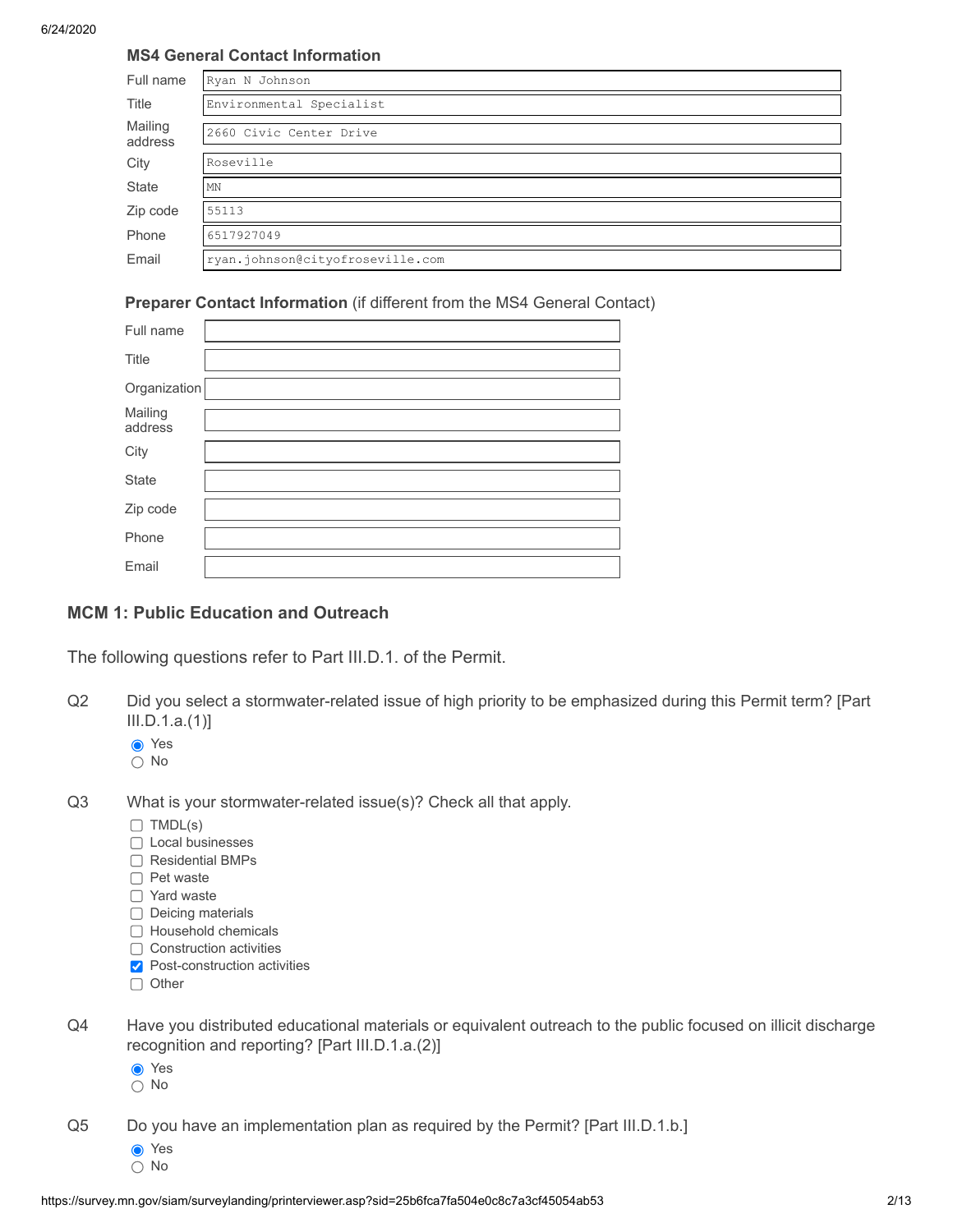- Q6 How did you distribute educational materials or equivalent outreach? Check all that apply and provide circulation/audience associated with each item. [Part III.D.1.a.]
	- **Brochure**
	- **V** Newsletter
	- □ Utility bill insert
	- **Newspaper ad**
	- Radio ad  $\Box$  Television ad
	- Cable access channel
	- Stormwater-related event
	- □ School presentation or project
	- **V** Website
	- $\Box$  Other (1)
	- $\Box$  Other (2)
	- $\bigcap$  Other (3)
- Q7 Intended audience? Check all that apply.

| <b>Brochure</b>             | Residents<br>✔ | <b>Local Businesses</b> | Developers | <b>Students</b> | Employees<br>✔       | Other |
|-----------------------------|----------------|-------------------------|------------|-----------------|----------------------|-------|
| <b>Newsletter</b>           | ✔              | ✔                       |            |                 | $\blacktriangledown$ |       |
| Newspaper ad                | ✓              |                         |            |                 |                      |       |
| Cable access<br>channel     |                |                         |            |                 | ✔                    |       |
| Stormwater-related<br>event |                |                         |            |                 | $\blacktriangledown$ |       |
| Website                     |                |                         |            |                 |                      |       |

Q8 Enter the total circulation/audience (if unknown, use best estimate):

|                 | $\mathbf{v}$<br>$\mathbf{z}$ |
|-----------------|------------------------------|
| <b>Brochure</b> | 1390                         |
| Newsletter      | 105600                       |
| Newspaper<br>ad | 34000                        |
| Cable           |                              |
| access          | 15                           |
| channel         |                              |
| Stormwater-     |                              |
| related         | 1280                         |
| event           |                              |
| Website         | 1600                         |
|                 |                              |

Provide a brief description of each activity related to public education and outreach (e.g. rain garden workshop, school presentation, public works open house) held and the date each activity was held from January 1, 2019 to December 31, 2019. [Part III.D.1.c.(4)]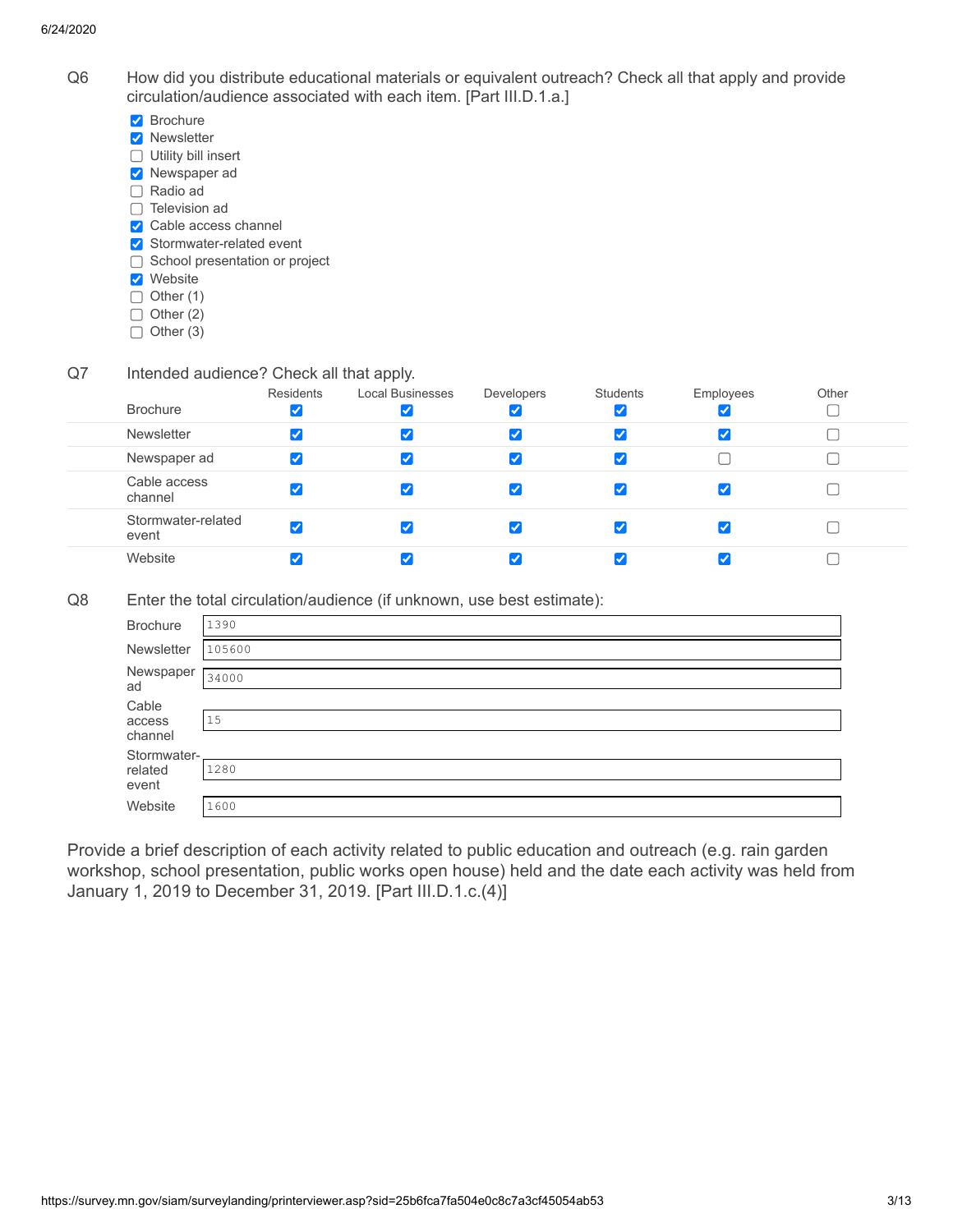| Q9Date of activity   |           | Q10Description of activity        |
|----------------------|-----------|-----------------------------------|
| Date<br>(mm/dd/yyyy) | 6/1/2019  | Ramsey-Washington Metro Waterfest |
| Date<br>(mm/dd/yyyy) | 2/12/2019 | Roseville U                       |
| Date<br>(mm/dd/yyyy) | 冊         |                                   |
| Date<br>(mm/dd/yyyy) | Ħ         |                                   |
| Date<br>(mm/dd/yyyy) | Ħ         |                                   |
| Date<br>(mm/dd/yyyy) | HF        |                                   |
| Date<br>(mm/dd/yyyy) | Ħ         |                                   |
| Date<br>(mm/dd/yyyy) | 冊         |                                   |

- Q11 Between January 1, 2019 and December 31, 2019, did you modify your BMPs, measurable goals, or future plans for your public education and outreach program? [Part IV.B.]
	- ∩ Yes
	- **O**No

### **MCM 2: Public Participation/Involvement**

The following questions refer to Part III.D.2.a. of the Permit.

- Q12 You must provide a minimum of one opportunity each year for the public to provide input on the adequacy of your Stormwater Pollution Prevention Program (SWPPP). Did you provide this opportunity between January 1, 2019 and December 31, 2019? [Part III.D.2.a.(1)]
	- **⊙** Yes
	- $\bigcap$  No
- Q13 What was the opportunity that you provided? Check all that apply.
	- **Public meeting**
	- $\Box$  Public event
	- $\Box$  Other
- Q14 Did you hold a stand-alone meeting or combine it with another event?

| Stand-alone<br>$\Box$ Combined                                                                      |           |
|-----------------------------------------------------------------------------------------------------|-----------|
| Enter the date<br>of the public<br>meeting<br>(mm/dd/yyyy):                                         | 5/28/2019 |
| Enter the<br>number of<br>citizens that<br>attended and<br>were<br>informed<br>about your<br>SWPPP: |           |
|                                                                                                     | $\Omega$  |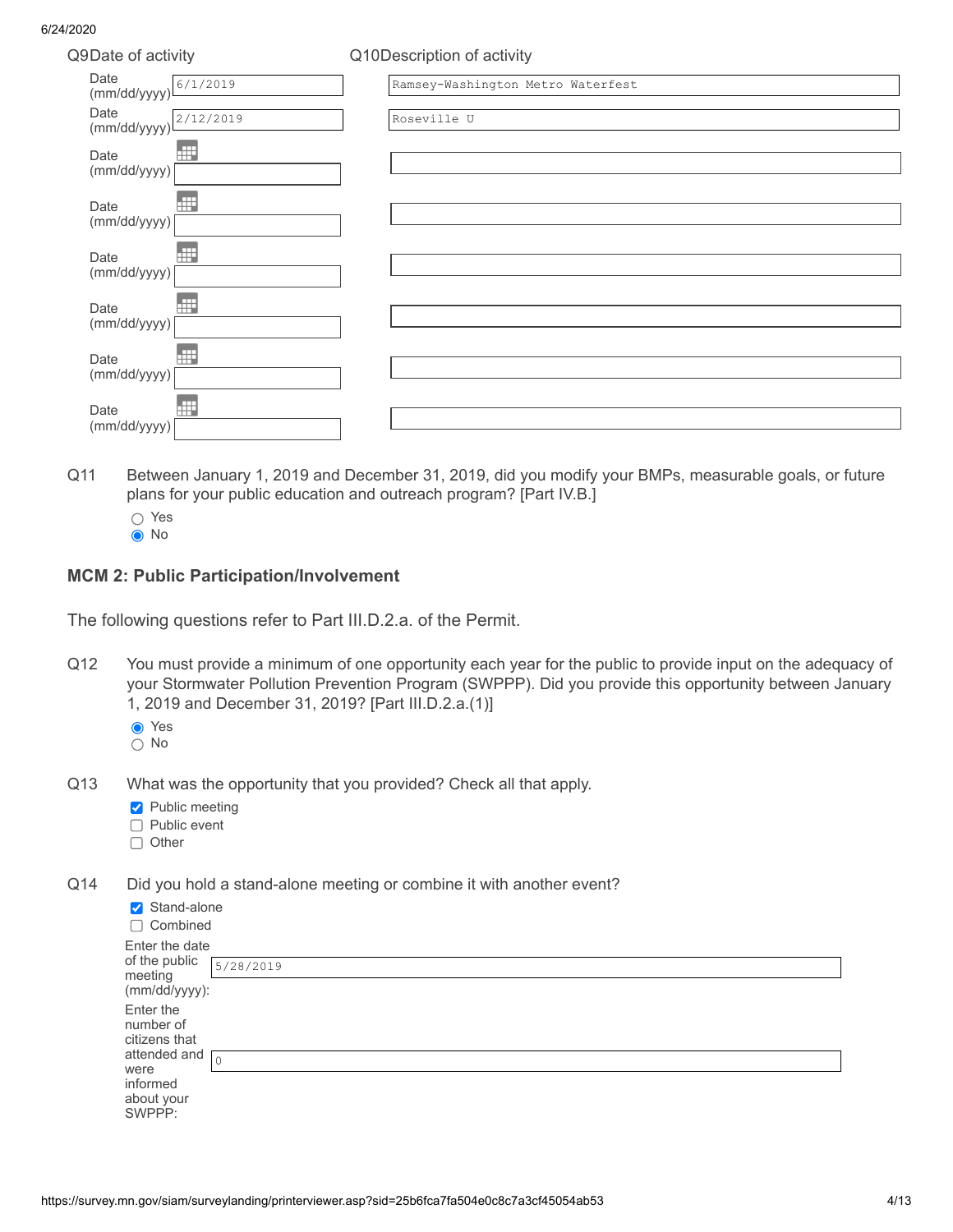- Q17 Between January 1, 2019 and December 31, 2019, did you receive any input regarding your SWPPP? ∩ Yes
	- **O**No
- Q19 Between January 1, 2019 and December 31, 2019, did you modify your BMPs, measurable goals, or future plans for your public participation/involvement program? [Part IV.B.]
	- ∩ Yes
	- **O**No

### **MCM 3: Illicit Discharge Detection and Elimination**

The following questions refer to Part III.D.3. of the Permit.

- Q20 Do you have a regulatory mechanism which prohibits non-stormwater discharges to your MS4? [Part III.D.3.b.]
	- **●** Yes
	- $\cap$  No
- Q21 Did you identify any illicit discharges between January 1, 2019 and December 31, 2019? [Part III.D.3.h.(4)]
	- **O** Yes  $\bigcap$  No
- Q22 Enter the number of illicit discharges detected:
	- 2
- Q23 How did you discover these illicit discharges? Check all that apply and enter the number of illicit discharges discovered by each category.
	- Public complaint **V** Staff
- Q24 Enter the number discovered by the public: 1
- Q25 Enter the number discovered by staff: 1
- Q26 Did any of the discovered illicit discharges result in an enforcement action (this includes verbal warnings)? **⊙** Yes
	- No
- Q27 What type of enforcement action(s) was taken and how many of each action were issued between January 1, 2019 and December 31, 2019? Check all that apply.

| Verbal warning                                               |                |
|--------------------------------------------------------------|----------------|
| V Notice of violation                                        |                |
| Fines<br>$\Box$                                              |                |
| Criminal action<br>$\Box$                                    |                |
| Civil penalties<br>$\Box$                                    |                |
| Other<br>$\Box$                                              |                |
| Enter the<br>number of<br>verbal<br>warnings<br>issued:      | $\overline{c}$ |
| Enter the<br>number of<br>notice of<br>violations<br>issued: | 2              |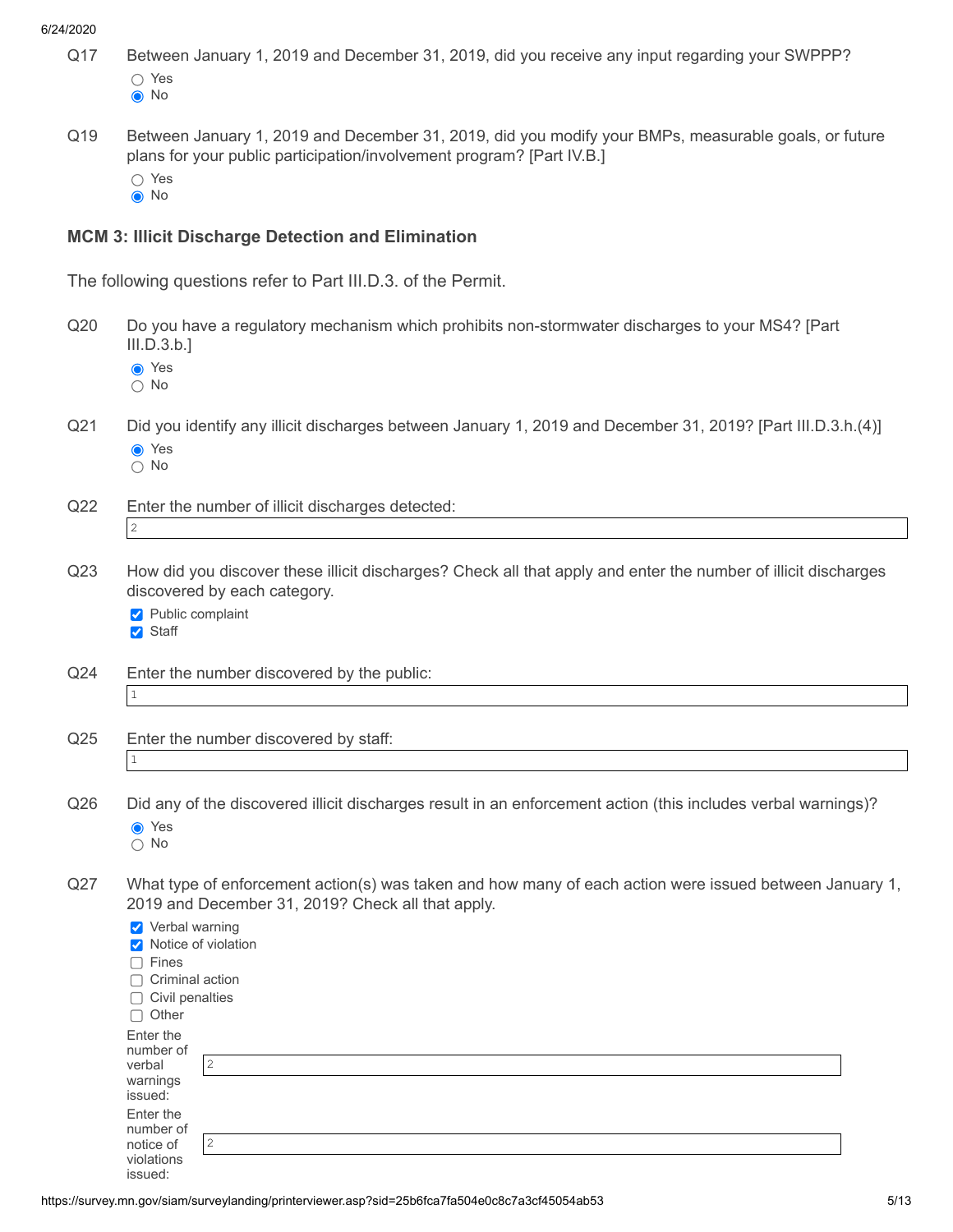Q28 Did the enforcement action(s) taken sufficiently address the illicit discharge(s)?

**⊙** Yes

○ No

Q30 Do you have written Enforcement Response Procedures (ERPs) to compel compliance with your illicit discharge regulatory mechanism(s)? [Part III.B.]

**⊙** Yes

- $\overline{O}$  No
- Q31 Between January 1, 2019 and December 31, 2019, did you train all field staff in illicit discharge recognition (including conditions which could cause illicit discharges) and reporting illicit discharges for further investigations? [Part III.D.3.e.]
	- **⊙** Yes ○ No
- Q32 How did you train your field staff? Check all that apply.
	- $\Box$  Email
	- □ PowerPoint
	- **Presentation**
	- Video
	- $\Box$  Field Training
	- $\Box$  Other

The following questions refer to Part III.C.1. of the Permit.

- Q33 Did you update your storm sewer system map between January 1, 2019 and December 31, 2019? [Part III.C.1.]
	- **⊙** Yes
	- $\bigcap$  No
- Q34 Does your storm sewer map include all pipes 12 inches or greater in diameter and the direction of stormwater flow in those pipes? [Part III.C.1.a.]
	- **O** Yes

 $\bigcirc$  No

- Q35 Does your storm sewer map include outfalls, including a unique identification (ID) number and an associated geographic coordinate? [Part III.C.1.b.]
	- **⊙** Yes
	- No
- Q36 Does your storm sewer map include all structural stormwater BMPs that are part of your MS4? [Part III.C.1.c.]
	- **O** Yes
	- No
- Q37 Does your storm sewer map include all receiving waters? [Part III.C.1.d.]
	- **●** Yes
	- No
- Q38 In what format is your storm sewer map available?
	- $\bigcap$  Hardcopy only
	- **GIS**
	- $\bigcirc$  CAD
	- $\bigcirc$  Other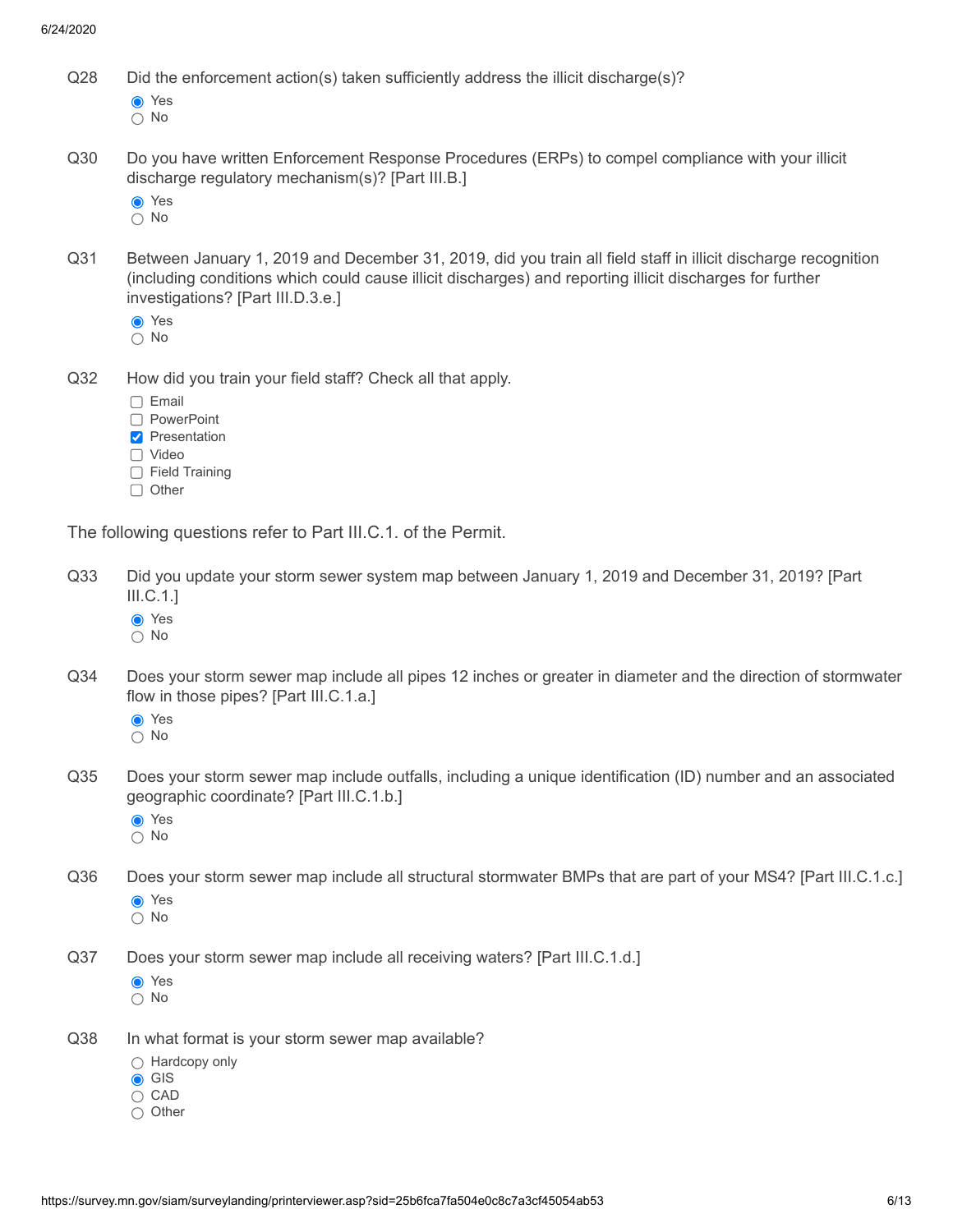- Q39 Between January 1, 2019 and December 31, 2019, did you modify your BMPs, measurable goals, or future plans for your illicit discharge detection and elimination (IDDE) program? [Part IV.B.]
	- ∩ Yes **O**No
	-

## **MCM 4: Construction Site Stormwater Runoff Control**

The following questions refer to Part III.D.4. of the Permit.

Q40 Do you have a regulatory mechanism that is at least as stringent as the Agency's general permit to Discharge Stormwater Associated with Construction Activity (CSW Permit) No. MN R100001 [\(http://www.pca.state.mn.us/index.php/view-document.html?gid=18984](http://www.pca.state.mn.us/index.php/view-document.html?gid=18984)) for erosion and sediment controls and waste controls? [Part III.D.4.a.]

**⊙** Yes

○ No

- Q41 Have you developed written procedures for site plan reviews as required by the Permit? [Part III.D.4.b.] **O** Yes
	- $\bigcap$  No
- Q42 Have you documented each site plan review as required by the Permit? [Part III.D.4.f.]
	- **O** Yes
	- No
- Q43 Enter the number of site plan reviews conducted for sites an acre or greater of soil disturbance between January 1, 2019 and December 31, 2019: 9
- 
- Q44 What types of enforcement actions do you have available to compel compliance with your regulatory mechanism? Check all that apply and enter the number of each used from January 1, 2019 to December 31, 2019.
	- **Verbal warnings**
	- **V** Notice of violation
	- **Administrative orders**
	- Stop-work orders
	- **V** Fines
	- **Forfeit of security of bond money**
	- Withholding of certificate of occupancy
	- □ Criminal actions
	- $\Box$  Civil penalties
	- □ Other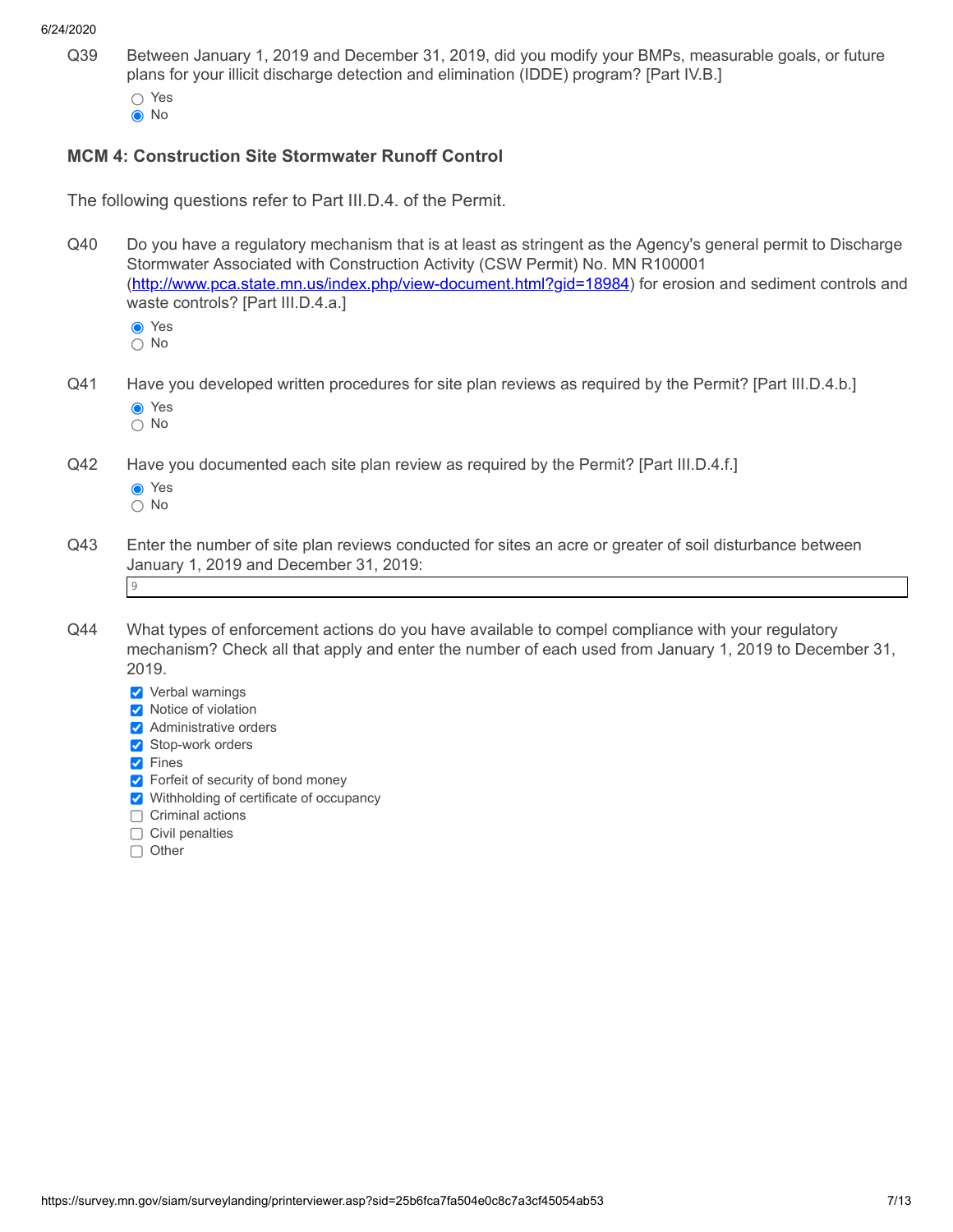|     | Enter the                                |                                                                                                                                                                                 |  |
|-----|------------------------------------------|---------------------------------------------------------------------------------------------------------------------------------------------------------------------------------|--|
|     | number of<br>verbal                      | 86                                                                                                                                                                              |  |
|     | warnings                                 |                                                                                                                                                                                 |  |
|     | issued:<br>Enter the                     |                                                                                                                                                                                 |  |
|     | number of                                |                                                                                                                                                                                 |  |
|     | notice of                                | $\circ$                                                                                                                                                                         |  |
|     | violations<br>issued:                    |                                                                                                                                                                                 |  |
|     | Enter the                                |                                                                                                                                                                                 |  |
|     | number of<br>administrative <sup>0</sup> |                                                                                                                                                                                 |  |
|     | orders                                   |                                                                                                                                                                                 |  |
|     | issued:                                  |                                                                                                                                                                                 |  |
|     | Enter the<br>number of                   |                                                                                                                                                                                 |  |
|     | stop-work                                | $\circ$                                                                                                                                                                         |  |
|     | orders<br>issued:                        |                                                                                                                                                                                 |  |
|     | Enter the                                |                                                                                                                                                                                 |  |
|     | number of<br>fines issued:               | $\circ$                                                                                                                                                                         |  |
|     | Enter the                                |                                                                                                                                                                                 |  |
|     | number of                                |                                                                                                                                                                                 |  |
|     | forfeitures of<br>security bond L        | $\circ$                                                                                                                                                                         |  |
|     | money                                    |                                                                                                                                                                                 |  |
|     | issued:<br>Enter the                     |                                                                                                                                                                                 |  |
|     | number of                                |                                                                                                                                                                                 |  |
|     | withholdings<br>of certificate           | $\circ$                                                                                                                                                                         |  |
|     | of occupancy                             |                                                                                                                                                                                 |  |
|     | issued:                                  |                                                                                                                                                                                 |  |
| Q45 |                                          |                                                                                                                                                                                 |  |
|     |                                          | Do you have written Enforcement Response Procedures (ERPs) to compel compliance with your construction<br>site stormwater runoff control regulatory mechanism(s)? [Part III.B.] |  |
|     | ● Yes                                    |                                                                                                                                                                                 |  |
|     | $\bigcirc$ No                            |                                                                                                                                                                                 |  |
|     |                                          |                                                                                                                                                                                 |  |
| Q46 |                                          | Enter the number of active construction sites an acre or greater that were in your jurisdiction between January                                                                 |  |
|     |                                          | 1, 2019 and December 31, 2019:                                                                                                                                                  |  |
|     | 16                                       |                                                                                                                                                                                 |  |
|     |                                          |                                                                                                                                                                                 |  |
| Q47 |                                          | Do you have written procedures for identifying priority sites for inspections? [Part III.D.4.d.(1)]                                                                             |  |
|     | ● Yes<br>$\bigcirc$ No                   |                                                                                                                                                                                 |  |
|     |                                          |                                                                                                                                                                                 |  |
| Q48 |                                          | How are sites prioritized for inspections? Check all that apply.                                                                                                                |  |
|     | Site topography                          |                                                                                                                                                                                 |  |
|     | Soil characteristics                     |                                                                                                                                                                                 |  |
|     | ✔ Stage of construction                  | $\triangledown$ Types of receiving water(s)                                                                                                                                     |  |
|     | Compliance history                       |                                                                                                                                                                                 |  |
|     | V Weather conditions                     |                                                                                                                                                                                 |  |
|     | ✔ Citizen complaints                     |                                                                                                                                                                                 |  |
|     | Project size<br>Other                    |                                                                                                                                                                                 |  |
|     |                                          |                                                                                                                                                                                 |  |
| Q49 |                                          | Do you have a checklist or other written means to document site inspections when determining compliance?                                                                        |  |
|     | [Part III.D.4.d.(4)]                     |                                                                                                                                                                                 |  |

- Yes
- No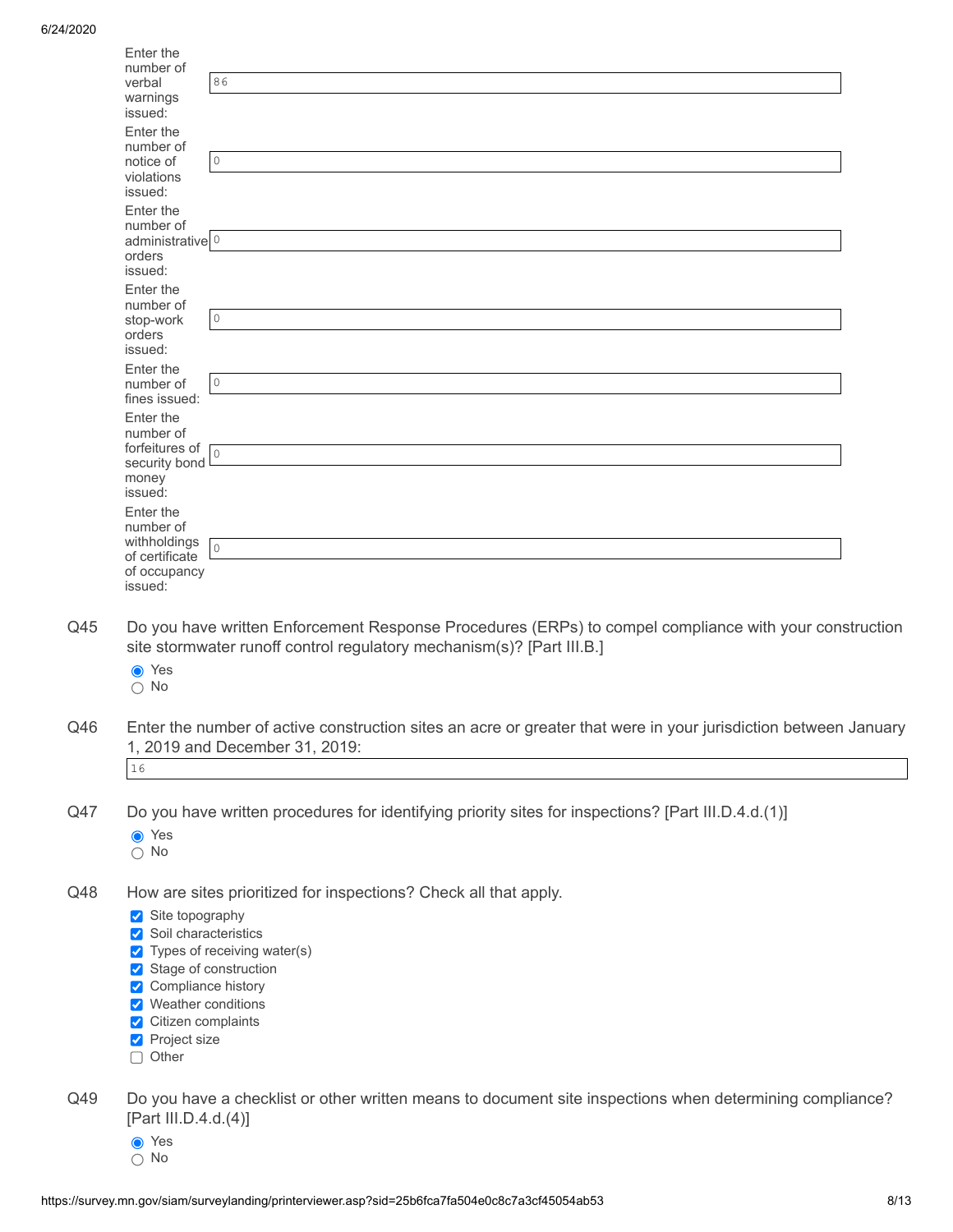Q50 Enter the number of site inspections conducted for sites an acre or greater between January 1, 2019 and December 31, 2019:

254

- Q51 Enter the frequency at which site inspections are conducted (e.g. daily, weekly, monthly): [Part III.D.4.d.(2)] weekly or after a 0.5" rainfall, whichever happens first
- Q52 Enter the number of trained inspectors that were available for construction site inspections between January 1, 2019 and December 31, 2019: 3

Q53 Provide the contact information for the inspector(s) and/or organization that conducts construction stormwater inspections for your MS4. List your primary construction stormwater contact first if you have multiple inspectors.

| (1)                            |                                  |
|--------------------------------|----------------------------------|
| Inspector                      | Dana Stevens                     |
| name                           |                                  |
| Organizationl                  | City of Roseville                |
| Phone<br>(Office)              | 6517927047                       |
| Phone<br>(Work Cell)           |                                  |
| Email                          | dana.stevens@cityofroseville.com |
| Preferred<br>contact<br>method | email                            |
| (2)                            |                                  |
| Inspector                      | Dan Turner                       |
| name                           |                                  |
| Organization                   | City of Roseville                |
| Phone<br>(Office)              | 6517927045                       |
| Phone<br>(Work Cell)           |                                  |
| Email                          | dan.turner@cityofroseville.com   |
| Preferred                      |                                  |
| contact<br>method              | email                            |
| (3)                            |                                  |
| Inspector<br>name              | Abe Al-Qudah                     |
|                                |                                  |
| Organizationl                  | City of Roseville                |
| Phone<br>(Office)              | $651 - 792 - 7046$               |
| Phone<br>(Work Cell)           |                                  |
| Email                          | abe.al-qudah@cityofroseville.com |
| Preferred                      |                                  |
| contact<br>method              | email                            |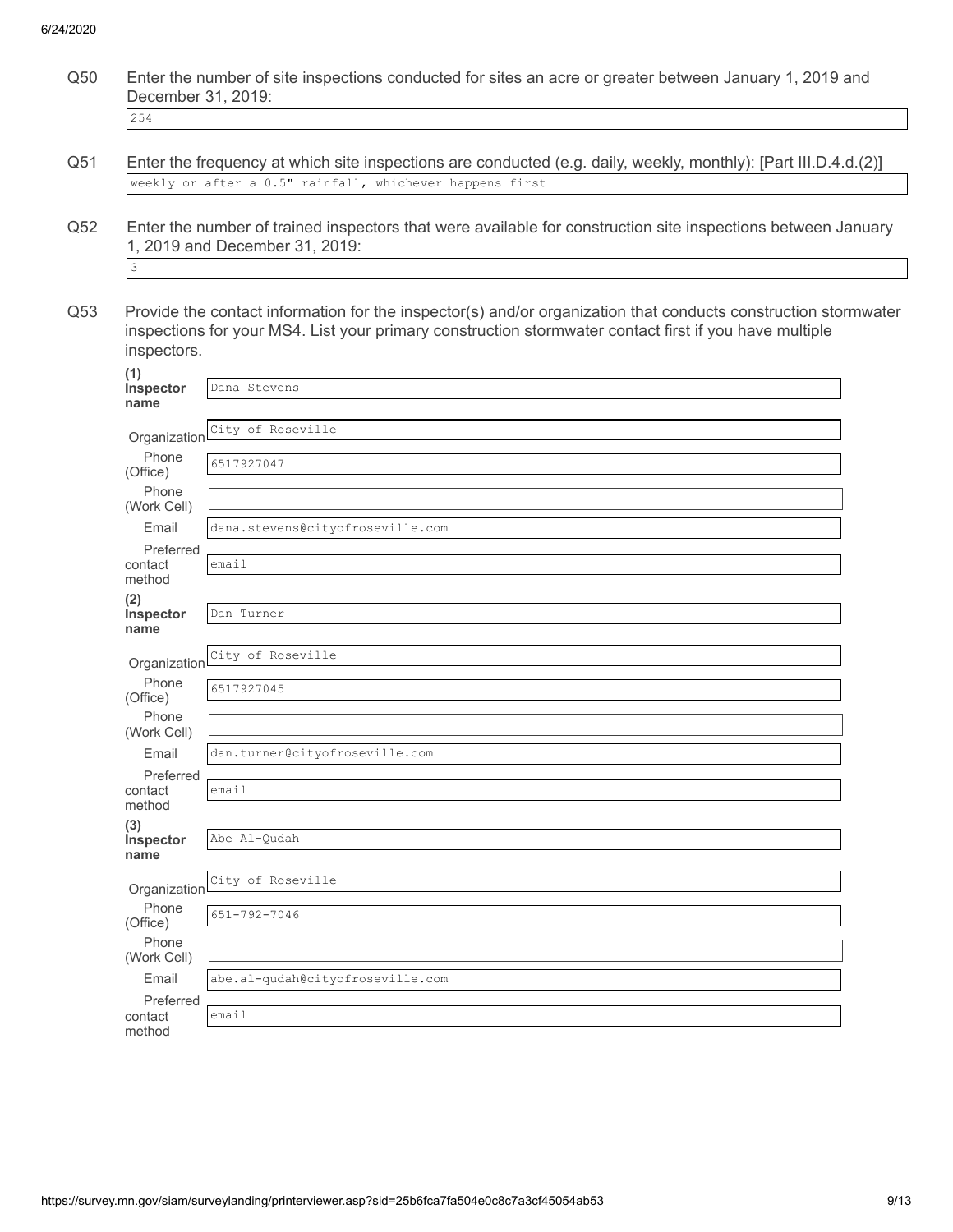- Q54 What training did inspectors receive? Check all that apply.
	- University of Minnesota Erosion and Stormwater Management Certification Program
	- Qualified Compliance Inspector of Stormwater (QCIS)
	- Minnesota Laborers Training Center Stormwater Pollution Prevention Plan Installer or Supervisor
	- Minnesota Utility Contractors Association Erosion Control Training
	- □ Certified Professional in Erosion and Sediment Control (CPESC)
	- □ Certified Professional in Stormwater Quality (CPSWQ)
	- □ Certified Erosion, Sediment and Storm Water Inspector (CESSWI)
	- $\Box$  Other
- Q55 Between January 1, 2019 and December 31, 2019, did you modify your BMPs, measurable goals, or future plans for your construction site stormwater runoff control program? [Part IV.B.]
	- Yes
	- **O**No

### **MCM 5: Post-Construction Stormwater Management**

The following questions refer to Part III.D.5. of the Permit.

- Q56 Do you have a regulatory mechanism which meets all requirements as specified in Part III.D.5.a. of the Permit?
	- **O** Yes
	- No
- Q57 What approach are you using to meet the performance standard for Volume, Total Suspended Solids (TSS), and Total Phosphorus (TP) as required by the Permit? [Part III.D.5.a.(2)] Check all that apply.

Refer to the link <http://www.pca.state.mn.us/index.php/view-document.html?gid=17815> for guidance on stormwater management approaches.

- Retain a runoff volume equal to one inch times the area of the proposed increase of impervious surfaces on-site
- $\Box$  Retain the post-construction runoff volume on site for the 95th percentile storm
- $\vee$  Match the pre-development runoff conditions
- $\Box$  Adopt the Minimal Impact Design Standards (MIDS)
- An approach has not been selected
- $\Box$  Other method (Must be technically defensible--e.g. based on modeling, research and acceptable engineering practices)
- Q58 Do you have written Enforcement Response Procedures (ERPs) to compel compliance with your postconstruction stormwater management regulatory mechanism(s)? [Part III.B.]
	- **⊙** Yes
	- No
- Q59 Between January 1, 2019 and December 31, 2019, did you modify your BMPs, measurable goals, or future plans for your post-construction stormwater management program? [Part IV.B.]
	- Yes
	- **O**No

### **MCM 6: Pollution Prevention/Good Housekeeping for Municipal Operations**

The following questions refer to Part III.D.6. of the Permit.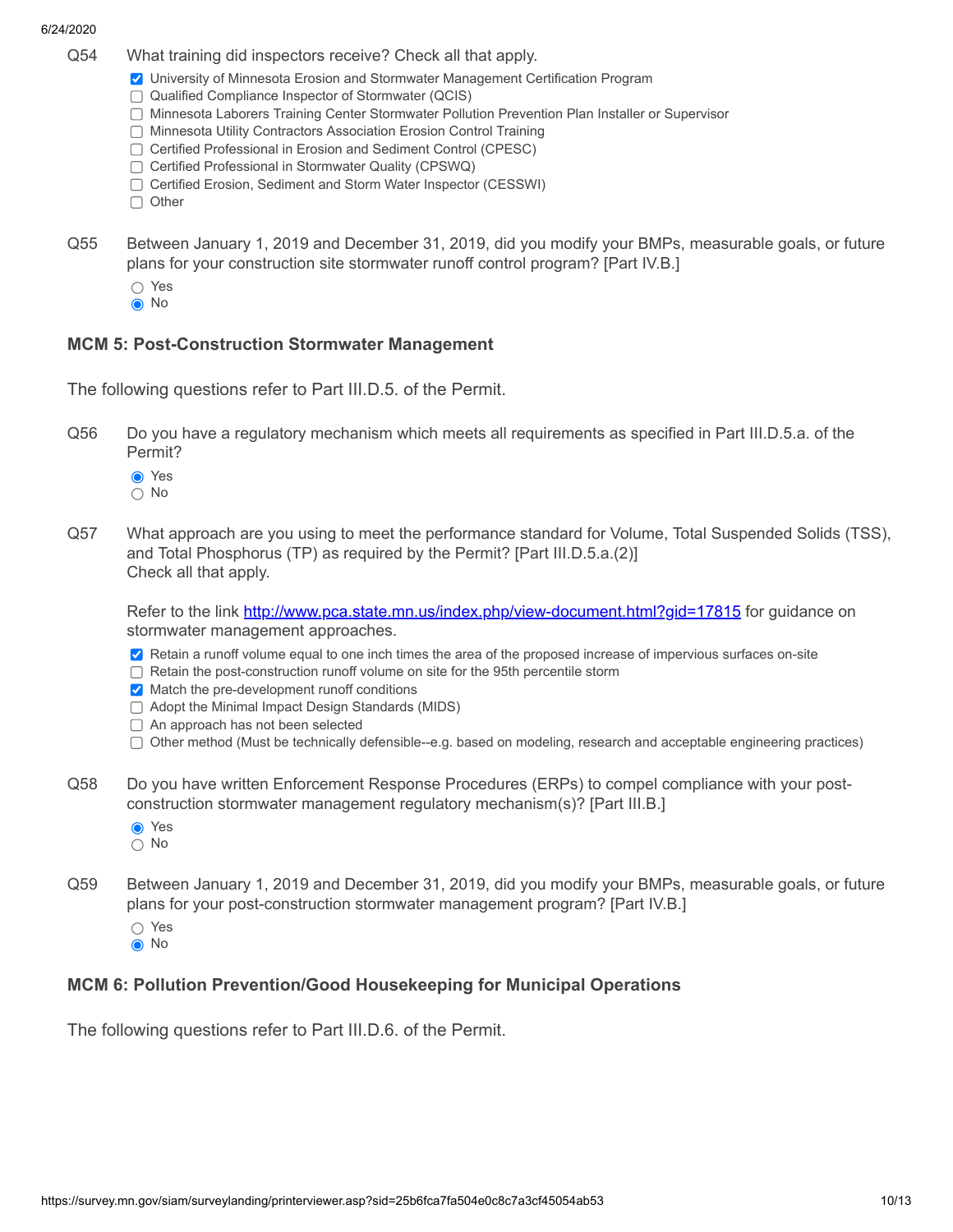Q60 Enter the total number of structural stormwater BMPs, outfalls (excluding underground outfalls), and ponds within your MS4 (exclude privately owned).

| Structural<br>stormwater | 224 |
|--------------------------|-----|
| <b>BMPs</b>              |     |
| Outfalls                 | 186 |
| Ponds                    | 204 |

Q61 Enter the number of structural stormwater BMPs, outfalls (excluding underground outfalls), and ponds that were inspected from January 1, 2019 to December 31, 2019 within your MS4 (exclude privately owned). [Part III.D.6.e.]

| Structural<br>stormwater | 224 |
|--------------------------|-----|
| <b>BMPs</b>              |     |
| Outfalls                 | 186 |
| Ponds                    | 52  |

- Q62 Have you developed an alternative inspection frequency for any structural stormwater BMPs, as allowed in Part III.D.6.e.(1) of the Permit?
	- ∩ Yes
	- **O**No
- Q63 Based on inspection findings, did you conduct any maintenance on any structural stormwater BMPs? [Part III.D.6.e.(1)]
	- **⊙** Yes
	- No

Q64 Briefly describe the maintenance that was conducted:

Q65 Do you own or operate any stockpiles, and/or storage and material handling areas? [Part III.D.6.e.(3)] **⊙** Yes

general maintenance. weeding, trash removal, sump cleaning, erosion fixes.

- $\bigcap$  No
- Q66 Did you inspect all stockpiles and storage and material handling areas quarterly? [Part III.D.6.e.(3)] **⊙** Yes
	- $\bigcap$  No
- Q67 Based on inspection findings, did you conduct maintenance at any of the stockpiles and/or storage and material handling areas?
	- **●** Yes ○ No
	-
- Q68 Briefly describe the maintenance that was conducted: street and parking lot sweeping, sump clean outs, and perimeter control
- Q69 Between January 1, 2019 and December 31, 2019, did you modify your BMPs, measurable goals, or future plans for your pollution prevention/good housekeeping for municipal operations program? [Part IV.B.] ○ Yes **●** No

### **Discharges to Impaired Waters with a USEPA-Approved TMDL that Includes an Applicable WLA**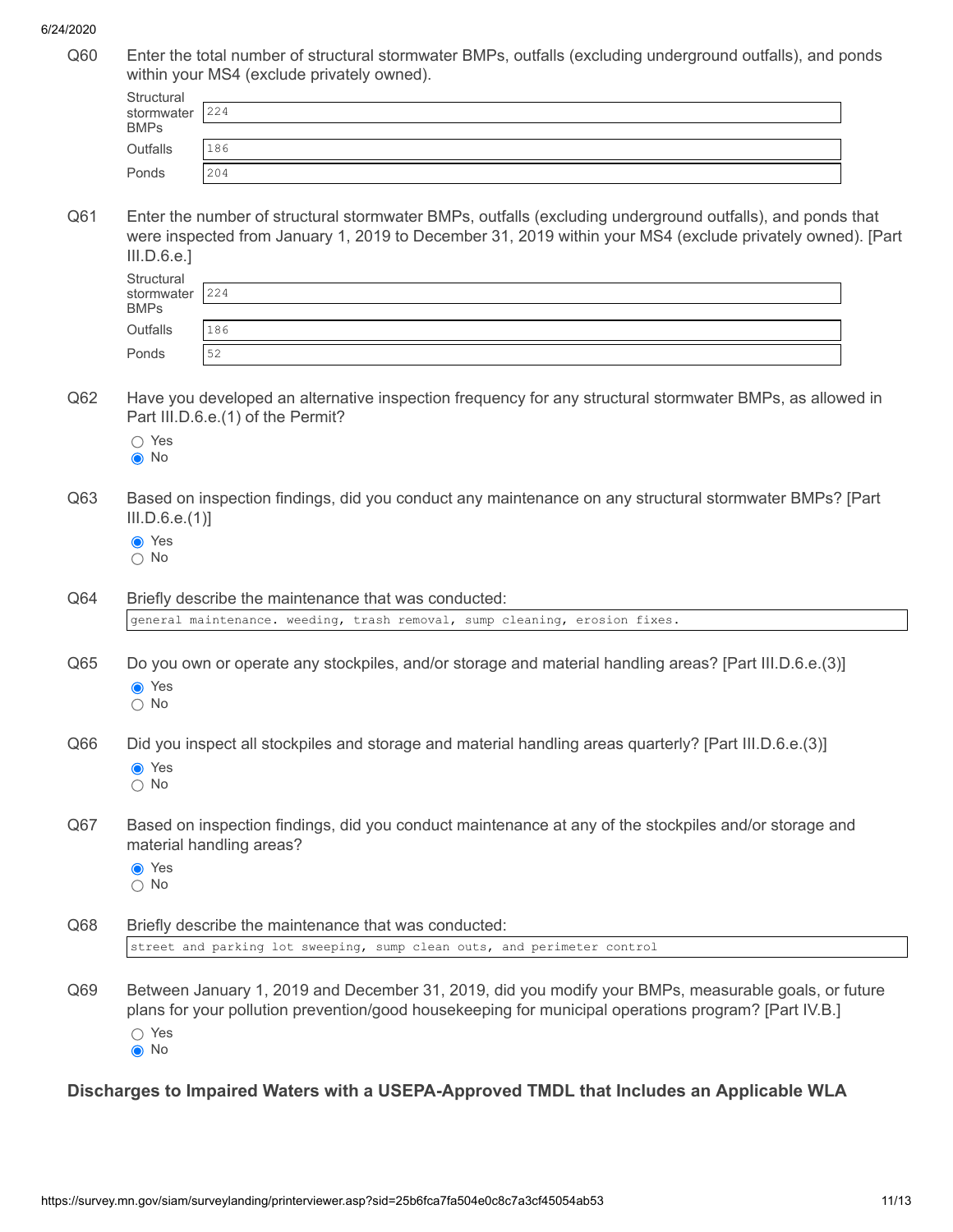You must complete the **TMDL Annual Report Form**, available at: [https://stormwater.pca.state.mn.us/index.php?title=Download\\_page\\_with\\_TMDL\\_forms](https://stormwater.pca.state.mn.us/index.php?title=Download_page_with_TMDL_forms). Attach your completed TMDL Annual Report Form to this Annual Report as instructed below. [Part III.E.]

Q71 Click the "up arrow" icon below to upload your TMDL Annual report form. When it has uploaded successfully, a unique ID will appear in the box. Only files less than 10 MB in size will upload. ref:0000000169:Q71

### **Partnerships**

- Q78 Did you rely on any other regulated MS4s to satisfy one or more Permit requirements?
	- Yes
	- **●** No

## **Additional Information**

If you would like to provide any additional files to accompany your annual report, use the space below to upload those files. For each space, you may attach one file. You may provide additional explanation and/or information in an email with the subject *YourMS4NameHere\_2019AR* to ms4permitprogram.pca@state.mn.us.

Q80 Click the "up arrow" icon below to upload a file. When it has uploaded successfully, a unique ID will appear in the box. Only files less than 10 MB in size will upload.

| ,我们就会不会不会。""我们,我们就会不会不会,我们就会不会不会,我们就会不会不会。""我们,我们就会不会不会。""我们,我们就会不会不会。""我们,我们就会不 |  |  |
|----------------------------------------------------------------------------------|--|--|

Q81 Click the "up arrow" icon below to upload a file. When it has uploaded successfully, a unique ID will appear in the box. Only files less than 10 MB in size will upload.

|  |  | ,我们就会不会不会。""我们,我们就会不会不会,我们就会不会不会。""我们,我们就会不会不会。""我们,我们就会不会不会不会。""我们,我们就会不会不会不会。"" |
|--|--|-----------------------------------------------------------------------------------|
|  |  |                                                                                   |
|  |  |                                                                                   |

Q82 Click the "up arrow" icon below to upload a file. When it has uploaded successfully, a unique ID will appear in the box. Only files less than 10 MB in size will upload.

Q83 Optional, describe the file(s) uploaded:

# **Owner or Operator Certification**

The person with overall administrative responsibility for SWPPP implementation and Permit compliance must certify this MS4 Annual Report. This person must be duly authorized and should be either a principal executive (i.e., Director of Public Works, City Administrator) or ranking elected official (i.e., Mayor, Township Supervisor).